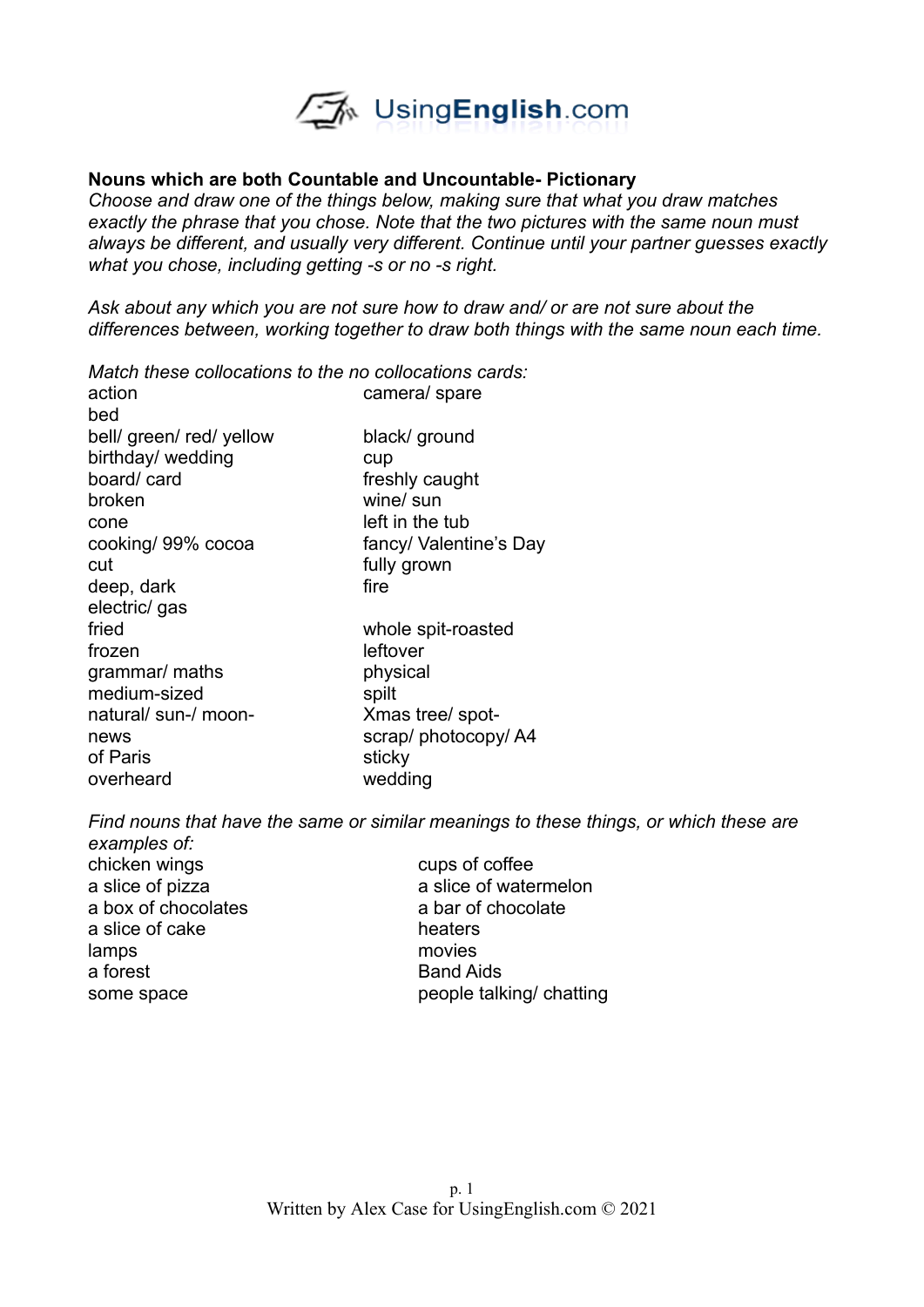

## **With collocations version**

| some (fried) chicken                | some (whole spit-roasted) chickens       |
|-------------------------------------|------------------------------------------|
| some ice cream (left in the tub)    | some ice cream(cone)s                    |
| some (spilt) coffee                 | two (medium-sized) coffees               |
| some (leftover) pizza               | some (frozen) pizzas                     |
| some (cut) watermelon               | some (fully grown) watermelons           |
| some (cooking/ 99% cocoa) chocolate | some (fancy/ Valentine's Day) chocolates |
| some (birthday/ wedding) cake       | some (cup)cakes                          |
| some (black/ ground) pepper         | some (bell/ green/ red/ yellow) peppers  |
| some (broken) glass                 | some (wine/sun)glasses                   |
| some fire                           | some (electric/ gas) fires               |
| some (natural/sun/moon)light        | some (Xmas tree/ spot)lights             |
| some (camera/ spare) film           | some (action) films                      |
| some (scrap/ photocopy/ A4) paper   | some (news)papers                        |
| some (fire)wood                     | a (deep, dark) wood                      |
| some (physical) exercise            | some (grammar/ maths) exercises          |
| some (freshly caught) game          | some (board/card) games                  |
| some plaster (of Paris)             | some (sticky) plasters                   |
| some room                           | some (bed)rooms                          |
| some (overheard) speech             | a (wedding) speech                       |